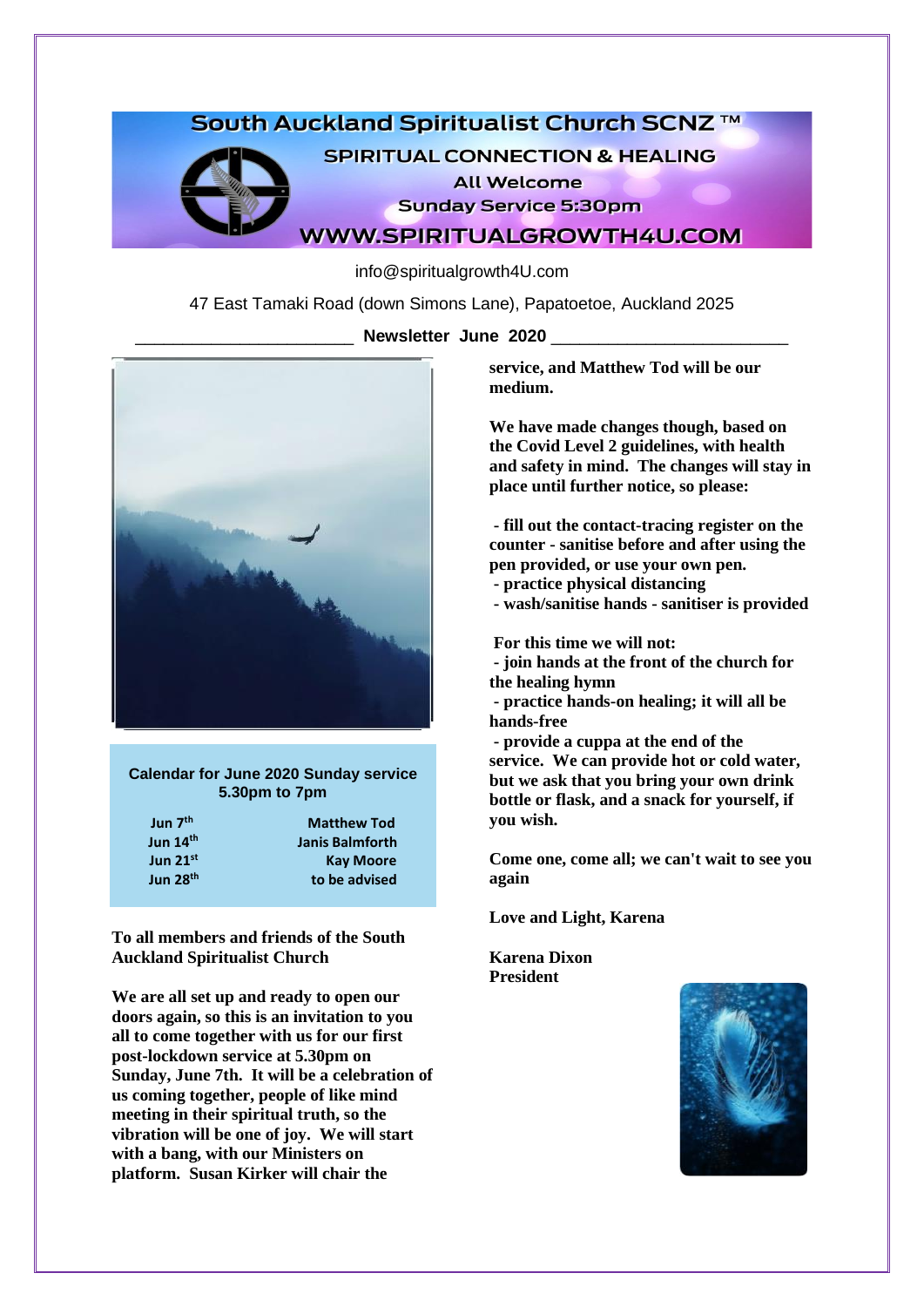

**Our next reading day is Saturday 8th August, see following pages, for flyer.**

All of the regular classes will recommence, as listed below:

**Spiritual Healing Class**- June 8th and 22nd **Soul Connection Class** - June 9th, 16th and 23rd

**Awareness Class** - June 21st **Open Development Circle** - June 15th and 29th

**Meditation class** on Wednesday 17<sup>th</sup> June.

These will now be monthly on a Wednesday night, around about mid month, further dates to be advised.

All details regarding classes are available on **our website; <https://www.spiritualgrowth4u.com/>**

Our next AGM will be Sunday 12<sup>th</sup> July after the service. All members are encouraged to attend, further details on this are to be advised.



**PARKING NOTICE FOR ALL CLASSES, SERVICES, EVENTS You may park in the parking spaces alongside the front section of the church. Please do not park in any of the parking spaces** *across from* **the front entrance of the church as your cars may be towed away. Additional free parking is available in the parking lot at the rear of the centre on Charles St.**

The following is an excerpt from The Gentle Brother – White Eagle

Every one of you at some time, perhaps all the time, longs for peace. You think of peace as meaning goodwill towards each other, goodwill among nations, the laying down of arms. But peace is far more than this; it can only be understood and realised within your heart. It lies beneath all the turmoil and noise and clamour of the world, beneath feeling, beneath thought. It is found in the deep, deep silence and stillness of the soul. It is spirit: in other words, it is God, your Creator.





Phases of the Moon during June First Quarter – Sun  $28<sup>th</sup> 8.16$  pm **Full Moon – Sat 6th 7.12 am** Last Quarter – Sat  $13<sup>th</sup> 6.24$  pm New Moon – Sun  $21<sup>st</sup> 6.42$  pm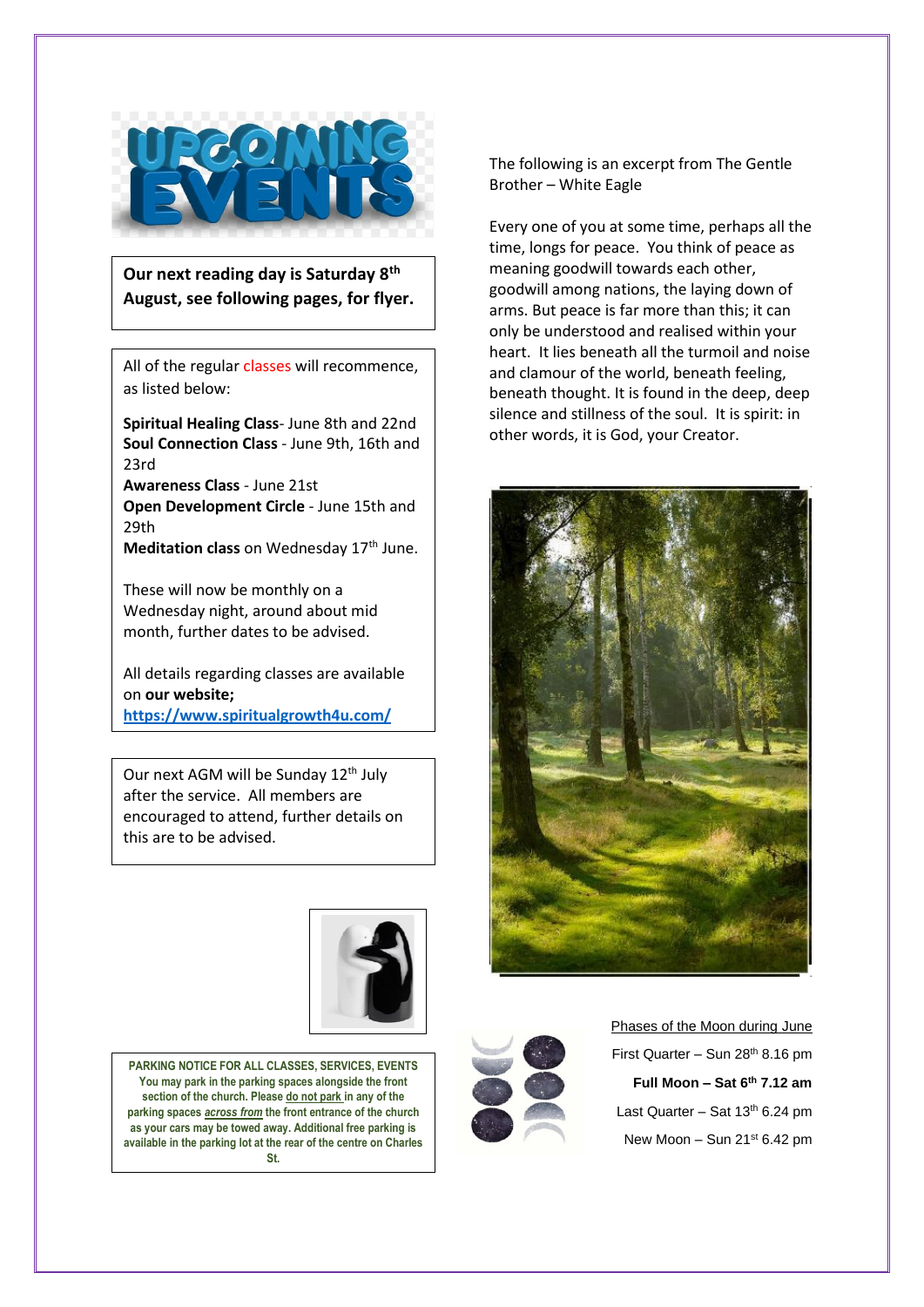

Presents

# **SPIRITUAL MEDIUMS READING DAY**

# **Saturday 8 th August 2020 - 10.30am-3pm**

- **Spiritual Mediumship Reading** find peace, healing and upliftment as the medium bridges a connection with you and a loved one from spirit.
- **Mediums for the day** we will have 6-8 mediums **\*\* to be advised \*\*** including Susan Kirker, Matthew Tod, and Janis Balmforth.
- **Spirit Artistry** with **Davene**
- **Spiritual Healing -** a modality of energy healing is freely available on request. Experience the joy and upliftment as your energy systems return to a state of balance.

**Pre booking is not required, however this will give you some choice of time. You can turn up on the day and put your name down for a reading, first come first served basis.** 

**Door tickets are cash sales only.** (If you would like consecutive sessions we recommend you book.

## **Internet banking account: 06 0197 0037869 – 00**

**Reference 'your name' and option 1, 2, or 3)**

**Ticket options** (all sessions are 20 minutes)

Option one (Any one session) – members \$20, non-members \$30 Option two (Any two sessions) – members \$30, non-members \$40 Option three (Any three sessions) – members \$50, non-members \$60

*Membership forms are available on our website [www.spiritualgrowth4u.com](http://www.spiritualgrowth4u.com/)*

**Payment: All bookings must be pre-paid and email your choice to [events@spiritualgrowth4U.com](mailto:events@spiritualgrowth4U.com)**.

Free parking is available in the parking lot in the rear of the centre on Charles St. Light refreshments will be available.